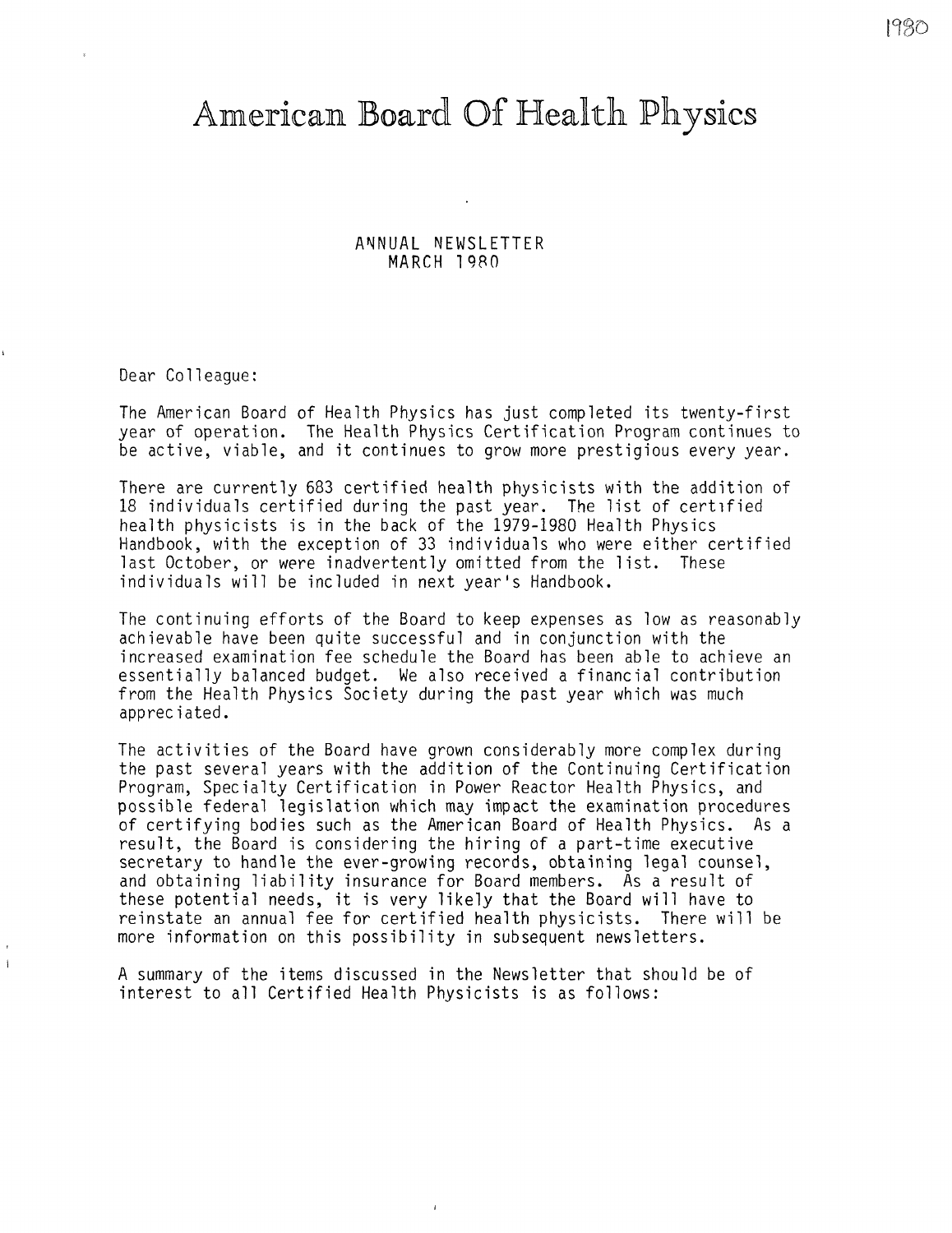|    | Topic                                                     | Page                       |
|----|-----------------------------------------------------------|----------------------------|
| 1. | Recertification information and procedures $\ldots$       | $\overline{\phantom{a}}$ 3 |
| 2. | List of Certified Health Physicists not listed            | 6                          |
| 3. | Updating of mailing lists $\ldots$                        | 7                          |
| 4. | Results from 1979 written and oral exams $\dots$          | 7                          |
| 5. | Expansion of Board membership $\cdots$                    | 8                          |
| 6. | New York State "Truth in Testing" law $\ldots$            | 8                          |
| 7. | Financial Contribution from the<br>Health Physics Society | 9                          |
| 8. |                                                           | 9                          |
| 9. | Memorial to Martin C. Wukasch                             | 9                          |
|    |                                                           |                            |

Respectfully submitted,

 $Da+b \leq N$ 

David S. Myers  $\sqrt{ }$ Secretary-Treasurer

 $\mathcal{A}^{\pm}$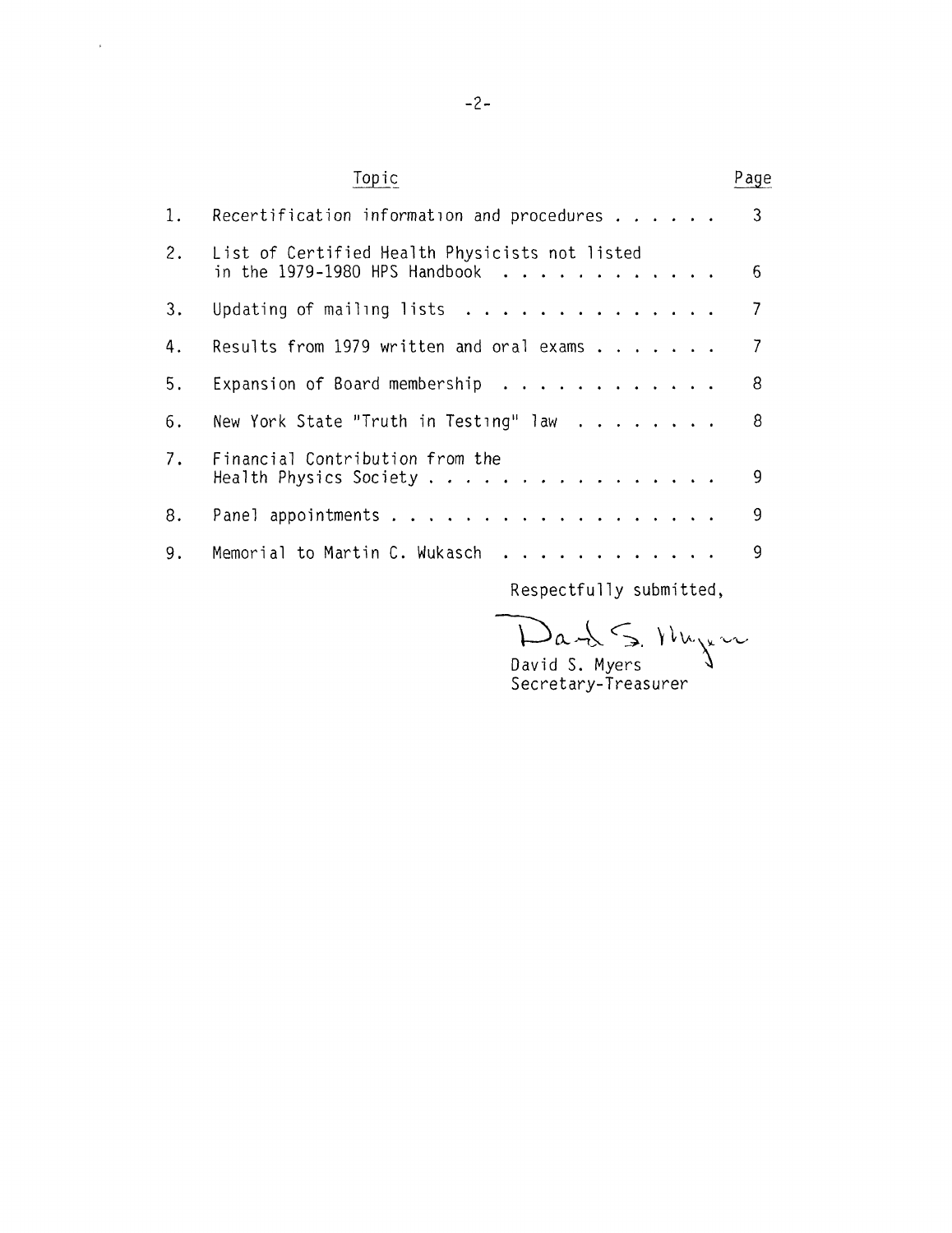## SUMMARY OF 1979 ABHP ACTIVITIES

#### 1. Recertification Information and Procedures

Health physicists who were certified before January 1, 1978, and have not yet met the requirements for continuing their certification, must renew their certification prior to January 1, 1982 in order to maintain active status. An application for renewal of certification is enclosed in this Newsletter.

The purpose of this report is to let you know how the program is developing and how you can obtain any information or assistance you may need in order to be recertified and thereby remain on active status.

First, a brief review of why and how the Board began a continuing certification program may help in understanding the present requirements. You will recall that one of the several requirements for the initial certification is that the applicant accept certain professional responsibilities. The first of these is stated as follows: "In order to maintain his technical competence, the Certified Health Physicist has a commitment to remain active in the field of health physics and acquainted with the scientific, technical and regulatory developments in his field." In 1974 the Board explicitly recognized a need not only to verify that each diplomate was fulfilling this responsibility but, in addition, to encourage maintenance of a high level of professional competence. The program of continuing certification or recertification was suggested as a means to accomplish these dual objectives.

To continue being classified as an "Active" CHP each diplomate is required to: 1) remain involved in the profession, and 2) participate in ABHP-approved continuing education activities. The extent to which the CHP remains active is demonstrated in the application for recertification by sunrnarizing all his professional activities and including other relevant documentation such as a list of papers written, honors received and consultantships. The continuing education requirement is separate and distinct from the necessity to remain professionally active and cannot be satisfied by professional activities such as teaching or research.

At its meeting in June, 1976, the Board formally endorsed guidelines for a continuing certification program which require that all health physicists accumulate at least 16 continuing education credits (CEC) every four years. This requirement can be met by attending professional-level courses approved by the ABHP. Responsibility for accrediting courses for CEC's was delegated to a Continuing Education Panel (CEP). Courses may be sponsored by any organization and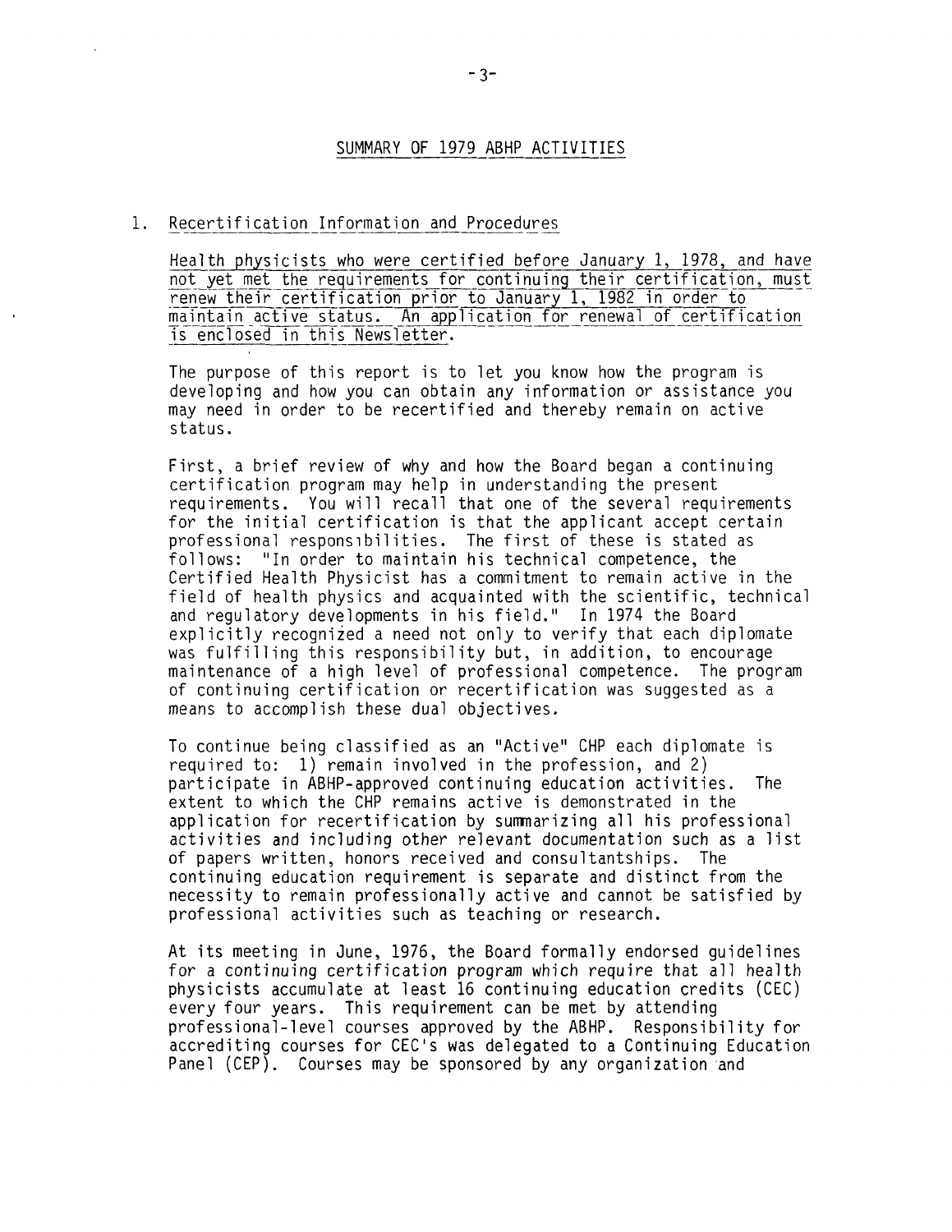application to the Panel for creditation may be made by the sponsor or by any individual CHP. An application for course approval is enclosed in this Newsletter. Originally, approval was required before the course was offered, but the Panel has since elected to accept application for creditation up to 90 days after the course ends. Sponsors are urged to seek early approvals, however, so that CHP's may be notified in advance of the opportunity to earn the available CEC's. The matter of retroactive course approvals is only one example of the many modifications that have been made to the original 1976 recertification guidelines. There has been a continuing dialogue among the Panel, the Board and the diplomates with respect to these guidelines and the procedures by which courses and other educational activities are evaluated and credits are assigned. The following paragraphs outline the current organization, responsibilities, and operating philosophy of the Continuing Education Panel.

The American Board of Health Physics chooses the members and officers of the CEP. Eight Panel members are appointed for staggered 4-year terms (2 appointments each year) while the officers (Chairman and Vice-Chairman) are selected from the Panel membership for terms of one year. In choosing Panel members, the Board seeks to maintain a reasonable balance among the disciplines or specialties (e.g., medical, power reactor, university health physics), the types of employer organizations, and the geographical areas that are represented. The Board has been most fortunate in recruiting enthusiastic workers who have set a high standard of performance during the first few years of the Panel's existence. The current membership of the Panel is as follows:

> American Board of Health Physics Continuing Education Panel

Lester A. Slaback, Jr., Chairman, 1 80 Jean M. St. Germain, Vice-Chairman, 1 82

| A. John Ahlquist, '82 | Robert L. Junkins, '80 |
|-----------------------|------------------------|
| Donald E. Barber, '81 | Jack W. Lentsch, '83   |
| Donald D. Busick, '83 | T. Jordan Powell, '81  |

The continuing certification program is coordinated by the Vice-Chairman of the Board (effective January 1, 1980, this is Charles E. Roessler) who receives applications for recertification from individual diplomates, reviews them and recommends to the Board the action to be taken on each. When the applicant clearly meets all requirements, the Vice-Chairman is authorized to extend the certification without further consultation. Although there is substantial interaction between the Board and the Continuing Education Panel, the CEP is autonomous to a large extent. Its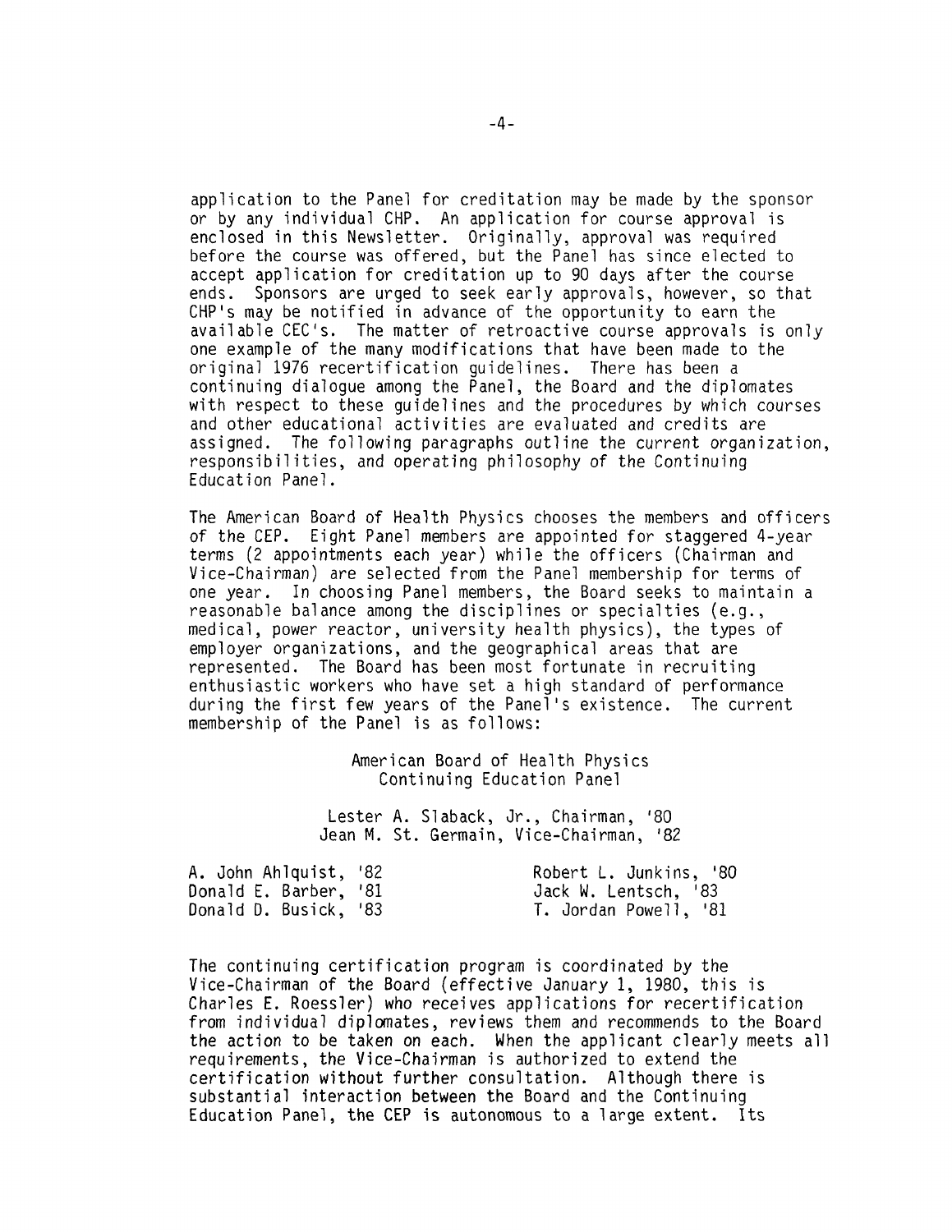primary responsibilities are: 1) to evaluate and accredit courses for the continuing education program, and 2) to encourage the development and presentation of a broad range of course offerings that will meet the needs of CHP's. Sponsoring or organizing courses are not among the Panel's responsibilities. The principal attributes, in addition to the duration of each course, which influence the number of CEC's assigned by the Panel are (in order of their importance): 1) course content--including such considerations as relevance to health physics, level of presentation, intended audience and text; 2) qualifications of instructors; 3) degree of student participation; 4) course schedule and proportion devoted to laboratory exercises. As the procedures are applied, the number of credits allotted to a course frequently is less than the contact hours. This is a major departure from the original, simpler concept of one credit per class hour, but it provides greater flexibility for course organizers who want to integrate HP topics with other subjects and especially for CHP's who want to widen their intellectual horizons but still receive credit for that portion of a course which concerns health physics.

A recommendation of the Panel which, in effect, extended the definition of continuing education was to award one CEC for each full day of participation in the Annual Meetings and Midyear Topical Symposia of the HPS and IRPA meetings, with a limit of 3 credits for any single event. This proposal was accepted by the ABHP with the stipulation that no more than 8 CEC's acquired in this manner would<br>be accepted toward meeting the requirement of 16 credits. This be accepted toward meeting the requirement of 16 credits. decision was based on the reasonable assumption that advanced health physics subjects would be included in each day's program of any HPS or IRPA sponsored meeting. This general approval requires no specific application to the CEP and is in addition to credits which are earned for attending designated events such as refresher courses for which applications were made.

As of December, 1979, a total of 160 courses had been approved by the Continuing Education Panel. In 1978 a total of 63 offerings were accredited, and it is anticipated that about that many will be approved for 1979. There is a trend toward assigning fewer credits per course. Currently the Panel is operating on the principle that no single course shall receive sufficient credits to satisfy the continuing education requirement of 16, with the result that none of the 1979 courses were accredited for more than 10 CEC's. Many local HPS Chapters have made important contributions to the continuing education program, and it is hoped that many more, especially those outside of the East and South, will sponsor future educational activities. Clearly, the local chapter is the organization which is in closest touch and, therefore, has the greatest potential for facilitating the professional development of its members.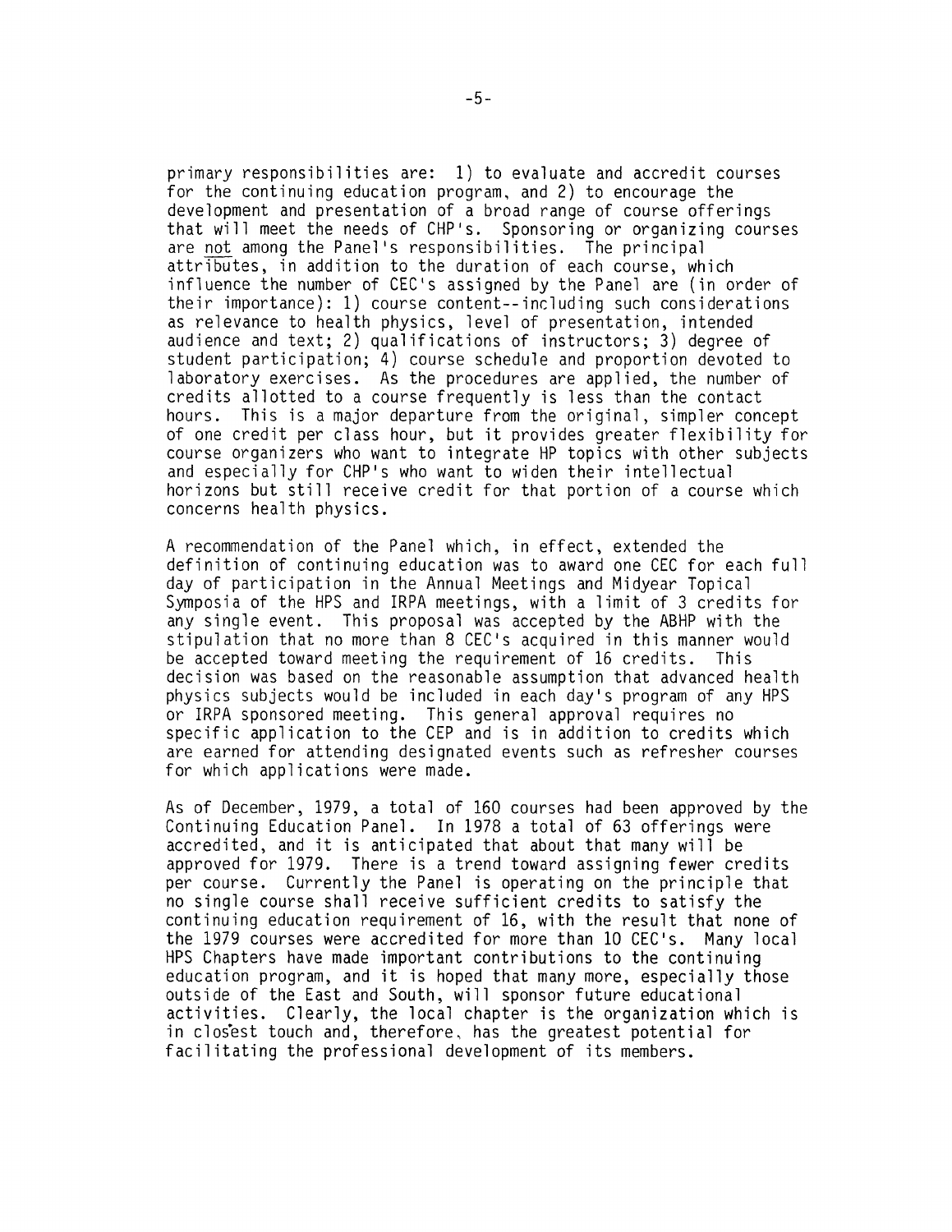By the end of 1979 two CHP's had been awarded Emeritus status and 47 had applied successfully for renewal. A majority of CHP's who submitted applications by July, 1979, accumulated more than the required 16 CEC's; the average total was 21, while the maximum was 35.

Although we are just beyond the mid-point of the first renewal period, the recertification program seems to be meeting its objectives of verification and education. The American Board of Health Physics and its Continuing Education Panel solicit input from all CHP's concerning these and any other matters relative to the program of continuing certification. Questions and comments as well as applications for individual recertification should be directed to:

> Charles E. Roessler 525 NE 4th Street Gainesville, FL 32601

Requests for course accreditation or information concerning CEP activities should be sent to:

> Lester A. Slaback, Jr. Armed Forces Radiobiology Research Institute Defence Nuclear Agency Bethesda, MD 20014

A current listing of courses which have been approved for continuing education credits also is available from Les Slaback.

## 2. Certified Health Physicists Not Listed in the 1979-1980 Health Physics Handbook

The following individuals were either certified last October following a review of the written exam which was given in July, or were inadvertently omitted from the Health Physics Handbook. These individuals will be listed in the next issue of the Health Physics Handbook.

| Birch, Mary L.       | Kent, Charles E.        |
|----------------------|-------------------------|
| Brtis, John S.       | Kirner, Nancy P.        |
| Collins, Douglas M.  | LaMastra, Anthony       |
| Collopy, Peter       | Littlefield, Peter S.   |
| Costello, Francis M. | Lochamy, Joseph C., Jr. |
| Cross, Larry A.      | Loksen, Salmen          |
| Distenfeld, Carl H.  | Lovaas, Arvin I.        |
| Galbreth, Timothy M. | MacDonald, James A.     |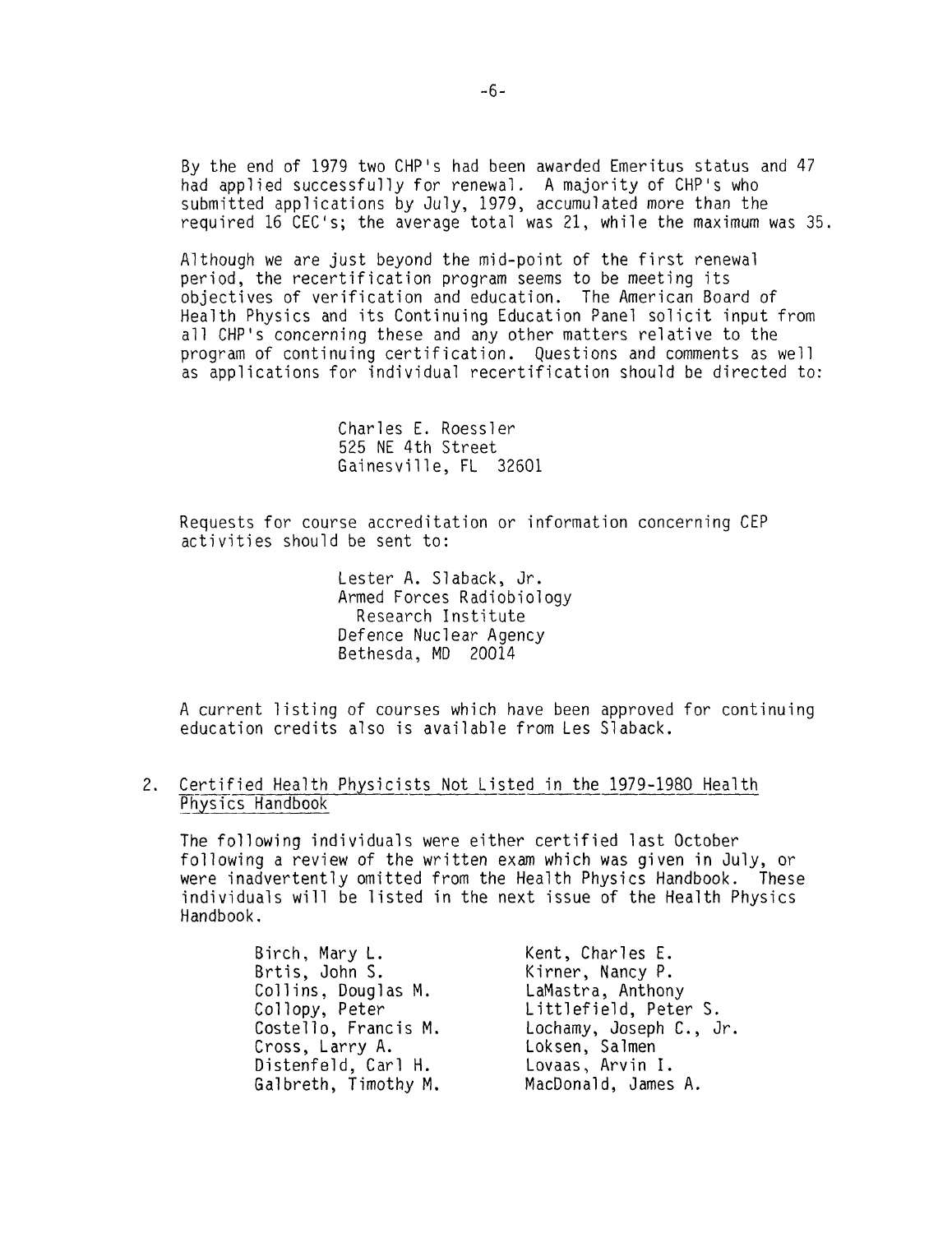Graham, Curtis L. Gregory, Winborn D. Hall, Duane C. Hinz, Michael W. Howard, Blaine N. Hubbard, Lincoln B. Jackson, William M. Jenkins, George R. Keith, Larry S.

McGinley, Patton H. Patterson, Jack F. Pavlicek, William Rodgers, John C. Singh, Mike S. Smith, Richard I. Spiegler, Peter Wainio, Kendle M.

## 3. Updating\_of Mailing List

We have been unable to locate the current mailing addresses for the following Certified Health Physicists. Anyone having any information on the current locations for any of these individuals, please notify Dave Myers, L-383, Lawrence Livermore Laboratory, Livermore, California 94550, or phone (415) 422-5143, (FTS) 532-5143.

> Baker, Richard C. Ball, James F. Bingham, Carleton D. Byrnes, James P. Clark, Robert K. Dauer, M. Dudley. Horace C. Dunn, Arthur L. Dyer, P. Seshadrinatha Ebright, D. F. Evans, Winfield W. Frisoli, Arthur Galbreth, Timothy M. Gill, William I. Goeke, Roscoe H. Green, Marvin H. Hairr, Leland M. Heacker, Howard V. Hosler, David P. Jackson, Howard W.

Jackson, William M. Jefferson, M. E. Klement, Alfred W., Jr. Konn, Walter H. Magill, Robert J. McAllister, Remus G. Meyer, Alvin F., Jr. Moos, Walter S. Morgan, G. W. Nichols, Donald C. Owens, Robert J. Pickering, Col. John E. Rochlin, Robert S. Rose, J. E. Rosen, Stanley S. Schultz, Warner W. Selander, C. L. Servis, John D. Story, E. Jack Symonds, Albert E. Tabb, Frank G.

## 4. Results From 1979 Written and Oral Exams

a. Comprehensive Certification Written Exam

Seventy candidates took Part I of the exam only. Of that number, 25 (36%) passed. Of the 44 candidates completing both Parts I and II of the exam, 13 passed, 8 failed, 20 will be recommended to take the orals (or repeat Part I and/or Part II at their option), and 3 will be recommended to take Part II over again.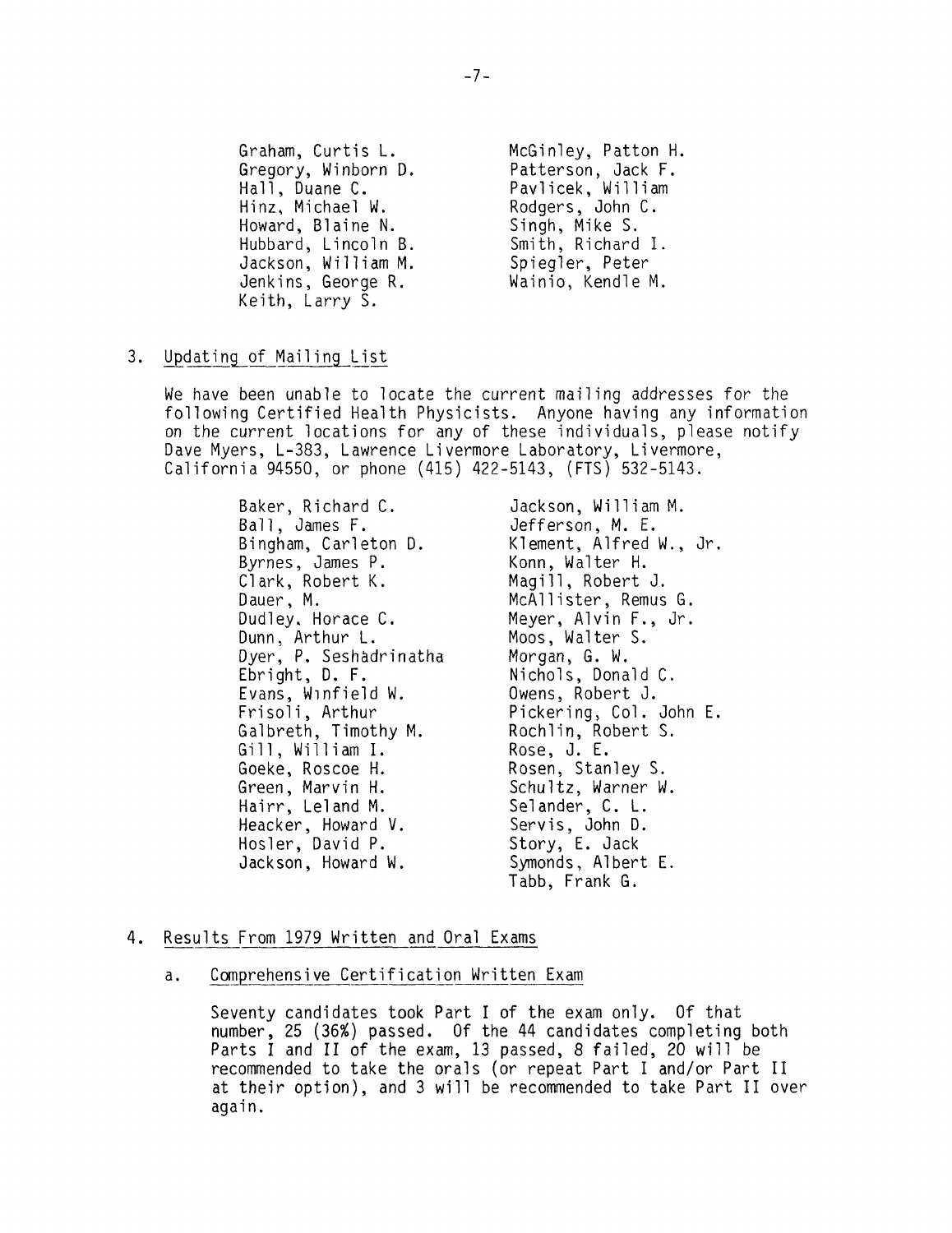b. Power Reactor Certification Exam

The number of candidates taking this exam was reduced by the events surrounding Three Mile Island. Of the 5 candidates taking the exam, 3 failed, 1 will be requested to retake Part I, and 1 will be requested to take the oral.

## c. Requests for Exemption from the Power Reactor Certification Exam

The Board permits individuals who hold Comprehensive Certification in Health Physics and have appropriate experience to apply for Certification in Power Reactor Health Physics without taking the exam. The two individuals receiving Certification in Power Reactor Health Physics via this procedure last year were Lionel Lewis and John J. Kelly.

## d. Oral Exams

Twelve candidates took the oral exam at the annual meeting in Philadelphia. Five of these candidates passed the exam and received Comprehensive Certification.

## 5. Expansion of Board Membership

The Board decided to expand its membership from 7 to 8 members. The primary reason is to provide additional assistance with the increasing activities and responsiblities of the Board; i.e., legal counsel, liability insurance, continuing certification and Power Reactor Health Physics certification. The two new Board members appointed were Joel A. Lubenau and Neil A. Gaeta. They were selected from 6 nominations from the Health Physics Society.

The Board wishes to express its appreciation to Carlyle J. Roberts, who is the outgoing member of the Board, for his valuable contributions to the Board during the past 5 years. Lyle served as Vice-Chairman of the Board for the last two years and has been the individual primarily responsible for implementing the Board's Continuing Certification Program. The Board will miss his incisive and cogent input.

## 6. New York State "Truth In Testing" Law

On January 1, 1980 a new law went into effect in New York State which related to standardized college and graduate school admission tests. It specifies that the questions on such exams have to be made public within 30 days of reporting students' scores. Although it does not appear that this specific law will affect Board testing procedures, it is possible that federal legislation might in the future.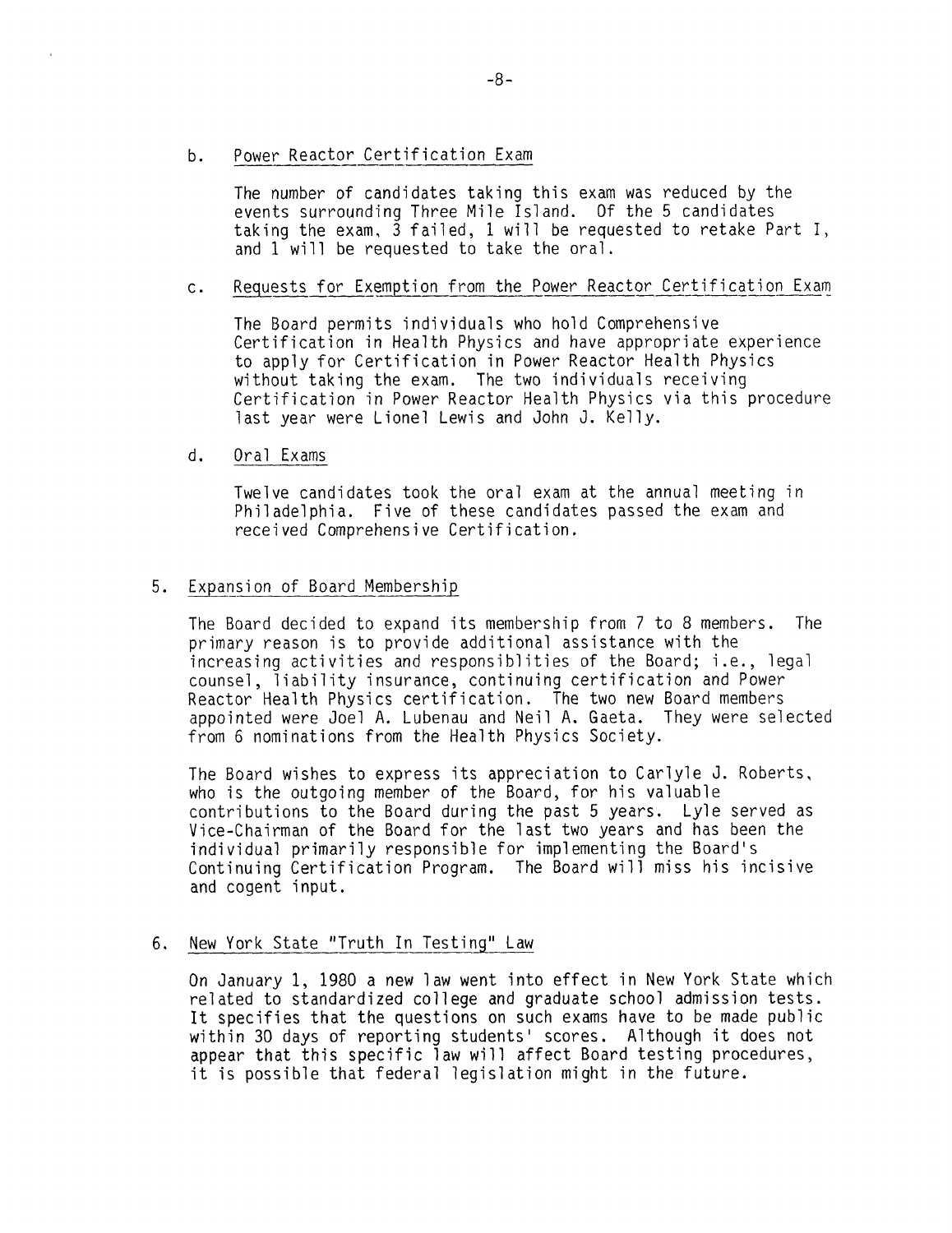If such a law were applied to the ABHP written exams, it would mean that Part I, which is the multiple choice part of the exam, would have to be completely rewritten each year. This would be extremely expensive as well as requiring an extraordinary effort each year. One of the major reasons that the Board is actively investigating the possibility of retaining legal counsel is to evaluate the legal ramifications of such legislation.

## 7. Financial Contribution From the Health Physics Society

During the past year the ABHP received a contribution of \$500.00 from the Health Physics Society. The contribution was especially timely and appreciated, given the expanding programs and financial commitments of the ABHP.

## 8. Panel Appointments

The following individuals accepted four year appointments to the Comprehensive Examination Panel:

J. Phil Stohr Leroy F. Booth Don W. Hendricks Carl J. Paperiello

The Board wishes to express its gratitude to the outgoing members of the Comprehensive Examination Panel. They are: Joel 0. Lubenau, Chairman; William D. Burnett; Stewart C. Bushong; and Thomas D. Murphy.

The following individuals accepted four year appointments to the Continuing Education Panel:

Donald D. Busick Jack W. Lentsch

The Board wishes to express its gratitude to the outgoing members of the Continuing Education Panel. They are: Frazier Bronson and Francis J. Haughey.

## 9. Memorial for Martin C. Wukasch

A special resolution was issued by the Texas Department of Health following the death of Martin C. Wukasch. Martin, who was a Certified Health Physicist, was the Director of the Division of Occupational Health and Radiation Control at the time of his death. A copy of the resolution is attached.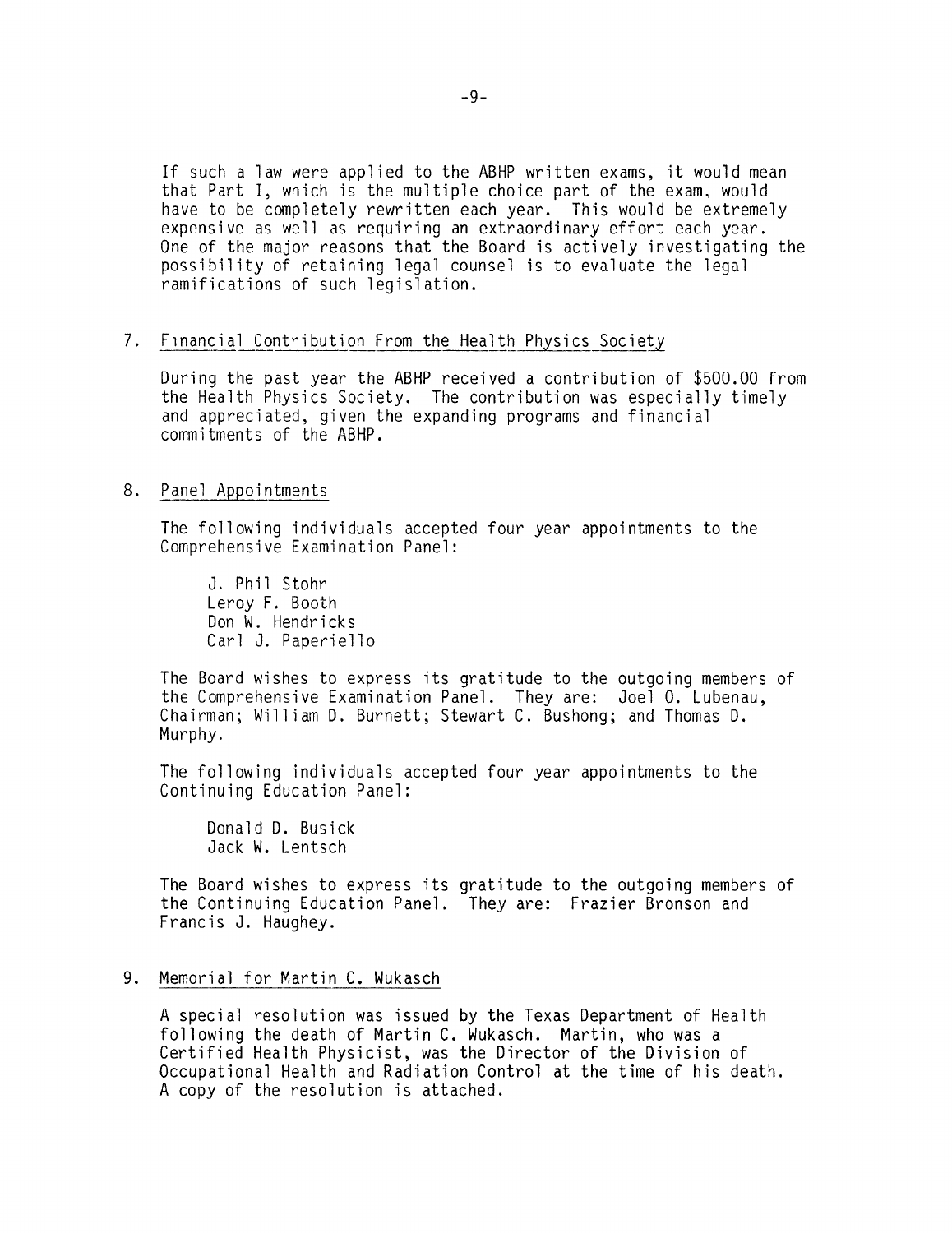## **AMERICAN BOARD OF HEALTH PHYSICS**

Application For Renewal of Certification

| Date<br>of<br>2.<br>Birth<br>1<br>Name<br>$(1)$ $(1)$ $(1)$ $(1)$ $(2)$ $(2)$ $(2)$ $(3)$ $(3)$ $(4)$ $(5)$ $(5)$ $(7)$ $(8)$ $(8)$ $(9)$ $(1)$ $(1)$ $(1)$ $(1)$ $(1)$ $(1)$ $(1)$ $(1)$ $(1)$ $(1)$ $(1)$ $(1)$ $(1)$ $(1)$ $(1)$ $(1)$ $(1)$ $(1)$ $(1)$ $(1)$ $(1)$<br><u> 1989 - Jan Barnett, mars et al.</u><br>3.<br><b>Business Address</b><br>4.<br>home address $\Box$<br>$\overline{5}$<br>Send mail to<br>Home Telephone Number<br>business address $\Box$<br>(incl. area code)<br>Bus. Telephone Number<br>6<br>Year of original certification by ABHP<br>ABHF CEP-approved continuing education courses attended during current renewal period.<br>Course<br>Where<br>Sponsor<br>Title<br>Offered<br>а.<br>b.<br>с.<br>d.<br>e.<br>Other ABHP-approved continuing education activities during current renewal period.<br>Dates<br>Where Offered<br>Description of Activity<br>From To<br>а.<br>b.<br>c.<br>d.<br>e. |  | INSTRUCTIONS<br>Application for.<br>1. Type or print in block capitals.<br>Initial Renewal<br>2. Submit only one copy.<br>Later (specify $2nd$ , $3rd$ )<br>3. If space is inadequate for any answer,<br>Emeritus Status<br>use extra sheet of paper and number<br>items to correspond with items as listed. |
|-----------------------------------------------------------------------------------------------------------------------------------------------------------------------------------------------------------------------------------------------------------------------------------------------------------------------------------------------------------------------------------------------------------------------------------------------------------------------------------------------------------------------------------------------------------------------------------------------------------------------------------------------------------------------------------------------------------------------------------------------------------------------------------------------------------------------------------------------------------------------------------------------------------------------------------|--|--------------------------------------------------------------------------------------------------------------------------------------------------------------------------------------------------------------------------------------------------------------------------------------------------------------|
|                                                                                                                                                                                                                                                                                                                                                                                                                                                                                                                                                                                                                                                                                                                                                                                                                                                                                                                                   |  |                                                                                                                                                                                                                                                                                                              |
|                                                                                                                                                                                                                                                                                                                                                                                                                                                                                                                                                                                                                                                                                                                                                                                                                                                                                                                                   |  |                                                                                                                                                                                                                                                                                                              |
|                                                                                                                                                                                                                                                                                                                                                                                                                                                                                                                                                                                                                                                                                                                                                                                                                                                                                                                                   |  |                                                                                                                                                                                                                                                                                                              |
|                                                                                                                                                                                                                                                                                                                                                                                                                                                                                                                                                                                                                                                                                                                                                                                                                                                                                                                                   |  |                                                                                                                                                                                                                                                                                                              |
|                                                                                                                                                                                                                                                                                                                                                                                                                                                                                                                                                                                                                                                                                                                                                                                                                                                                                                                                   |  |                                                                                                                                                                                                                                                                                                              |
|                                                                                                                                                                                                                                                                                                                                                                                                                                                                                                                                                                                                                                                                                                                                                                                                                                                                                                                                   |  |                                                                                                                                                                                                                                                                                                              |
|                                                                                                                                                                                                                                                                                                                                                                                                                                                                                                                                                                                                                                                                                                                                                                                                                                                                                                                                   |  |                                                                                                                                                                                                                                                                                                              |
|                                                                                                                                                                                                                                                                                                                                                                                                                                                                                                                                                                                                                                                                                                                                                                                                                                                                                                                                   |  |                                                                                                                                                                                                                                                                                                              |
| 8.                                                                                                                                                                                                                                                                                                                                                                                                                                                                                                                                                                                                                                                                                                                                                                                                                                                                                                                                |  |                                                                                                                                                                                                                                                                                                              |
|                                                                                                                                                                                                                                                                                                                                                                                                                                                                                                                                                                                                                                                                                                                                                                                                                                                                                                                                   |  | Dates CEP Approval Cont. Ed<br>From To Certificate \o. Credits                                                                                                                                                                                                                                               |
|                                                                                                                                                                                                                                                                                                                                                                                                                                                                                                                                                                                                                                                                                                                                                                                                                                                                                                                                   |  |                                                                                                                                                                                                                                                                                                              |
|                                                                                                                                                                                                                                                                                                                                                                                                                                                                                                                                                                                                                                                                                                                                                                                                                                                                                                                                   |  |                                                                                                                                                                                                                                                                                                              |
|                                                                                                                                                                                                                                                                                                                                                                                                                                                                                                                                                                                                                                                                                                                                                                                                                                                                                                                                   |  |                                                                                                                                                                                                                                                                                                              |
|                                                                                                                                                                                                                                                                                                                                                                                                                                                                                                                                                                                                                                                                                                                                                                                                                                                                                                                                   |  |                                                                                                                                                                                                                                                                                                              |
|                                                                                                                                                                                                                                                                                                                                                                                                                                                                                                                                                                                                                                                                                                                                                                                                                                                                                                                                   |  |                                                                                                                                                                                                                                                                                                              |
|                                                                                                                                                                                                                                                                                                                                                                                                                                                                                                                                                                                                                                                                                                                                                                                                                                                                                                                                   |  |                                                                                                                                                                                                                                                                                                              |
|                                                                                                                                                                                                                                                                                                                                                                                                                                                                                                                                                                                                                                                                                                                                                                                                                                                                                                                                   |  |                                                                                                                                                                                                                                                                                                              |
|                                                                                                                                                                                                                                                                                                                                                                                                                                                                                                                                                                                                                                                                                                                                                                                                                                                                                                                                   |  | Cont. Ed<br>Credit                                                                                                                                                                                                                                                                                           |
|                                                                                                                                                                                                                                                                                                                                                                                                                                                                                                                                                                                                                                                                                                                                                                                                                                                                                                                                   |  |                                                                                                                                                                                                                                                                                                              |
|                                                                                                                                                                                                                                                                                                                                                                                                                                                                                                                                                                                                                                                                                                                                                                                                                                                                                                                                   |  |                                                                                                                                                                                                                                                                                                              |
|                                                                                                                                                                                                                                                                                                                                                                                                                                                                                                                                                                                                                                                                                                                                                                                                                                                                                                                                   |  |                                                                                                                                                                                                                                                                                                              |
|                                                                                                                                                                                                                                                                                                                                                                                                                                                                                                                                                                                                                                                                                                                                                                                                                                                                                                                                   |  |                                                                                                                                                                                                                                                                                                              |
|                                                                                                                                                                                                                                                                                                                                                                                                                                                                                                                                                                                                                                                                                                                                                                                                                                                                                                                                   |  |                                                                                                                                                                                                                                                                                                              |
|                                                                                                                                                                                                                                                                                                                                                                                                                                                                                                                                                                                                                                                                                                                                                                                                                                                                                                                                   |  |                                                                                                                                                                                                                                                                                                              |

have been earned within your current renewal period.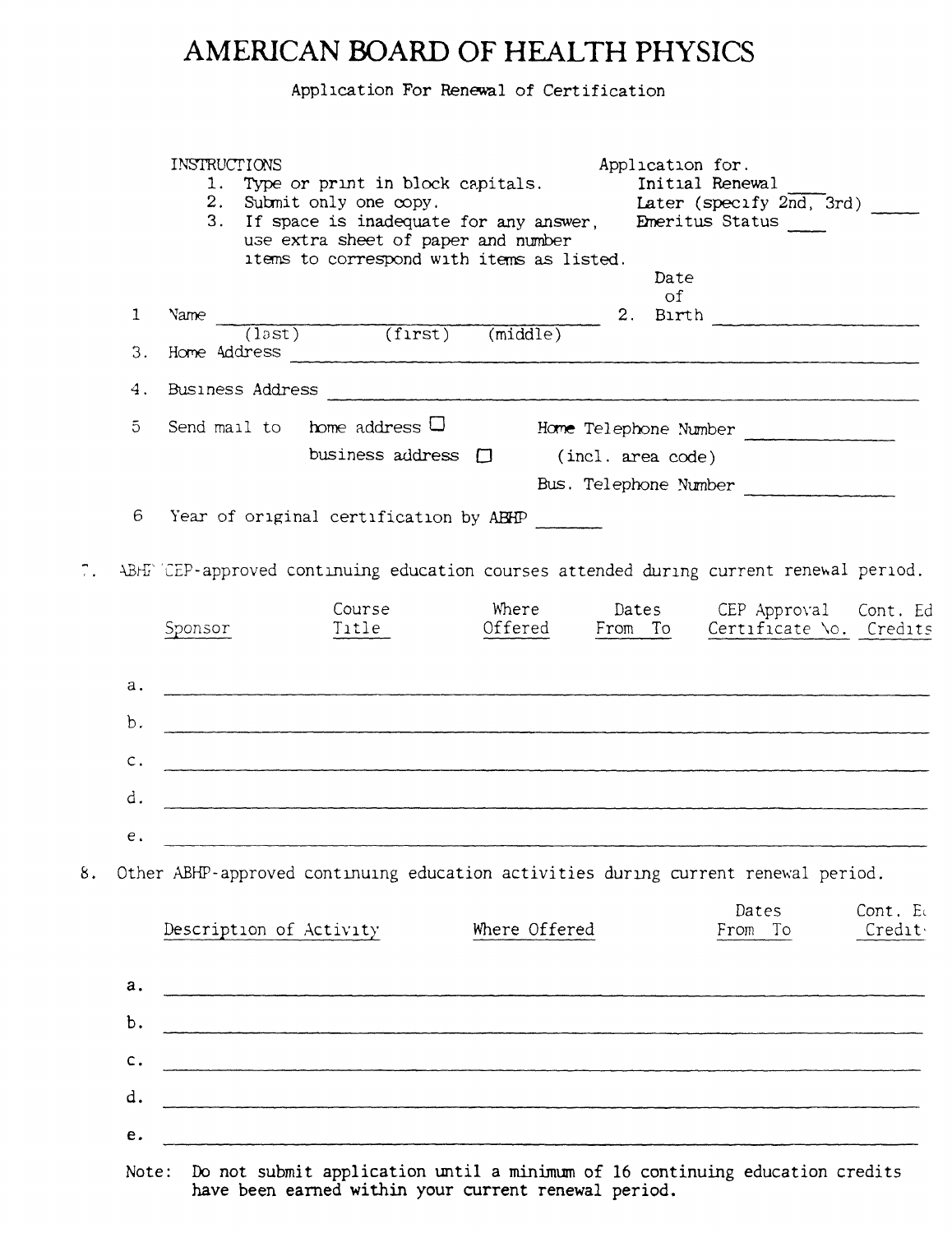9. Academic Degrees Attained

|     |                |                                                                                                                                              |                                                                                              |                 | Years of         |                  |      |
|-----|----------------|----------------------------------------------------------------------------------------------------------------------------------------------|----------------------------------------------------------------------------------------------|-----------------|------------------|------------------|------|
|     |                | Institution                                                                                                                                  | Major                                                                                        | Minor           | Full Attend.     | Degree           | Year |
|     | a.             |                                                                                                                                              |                                                                                              |                 |                  |                  |      |
|     | b.             |                                                                                                                                              |                                                                                              |                 |                  |                  |      |
|     | $\mathbf{c}$ . | and the control of the control of the control of the control of the control of the control of the control of the                             |                                                                                              |                 |                  |                  |      |
| 10. |                | Additional education and training related to health physics (except as listed<br>in 7 and 9) since you were certified or since last renewal. |                                                                                              |                 |                  |                  |      |
|     |                | Institution                                                                                                                                  |                                                                                              | Title of Course | Length of Course | Dates<br>From To |      |
|     | $a$ .          | 이 사진 사진 사진 사진 사진 사진 사진 사진 사진 사진 사진 사진 사진                                                                                                     |                                                                                              |                 |                  |                  |      |
|     |                |                                                                                                                                              |                                                                                              |                 |                  |                  |      |
|     | b.             |                                                                                                                                              | <u> 1980 - Jan Salam Barat, manazarta da kasas da shekara 1980 - André a Salam Barat, ma</u> |                 |                  |                  |      |

11. Present position Describe in your own words. Do not use official job descriptions. We are particularly interested in your health physics activities<br>Describe any previous positions with present employer in item 12

| Date Assigned to Position.                                            | Name of Employer                       | Place of Employment | Name and Title of Immediate<br>Supervisor |
|-----------------------------------------------------------------------|----------------------------------------|---------------------|-------------------------------------------|
| Exact Title of Present Position.                                      |                                        |                     |                                           |
| Description of work. Include major responsibility and specific fields |                                        |                     |                                           |
|                                                                       |                                        |                     |                                           |
|                                                                       |                                        |                     |                                           |
|                                                                       |                                        |                     |                                           |
|                                                                       |                                        |                     |                                           |
|                                                                       |                                        |                     |                                           |
|                                                                       |                                        |                     |                                           |
|                                                                       |                                        |                     |                                           |
|                                                                       |                                        |                     |                                           |
|                                                                       |                                        |                     |                                           |
|                                                                       |                                        |                     |                                           |
|                                                                       |                                        |                     |                                           |
|                                                                       | Percent of time in health physics work |                     |                                           |
|                                                                       |                                        |                     |                                           |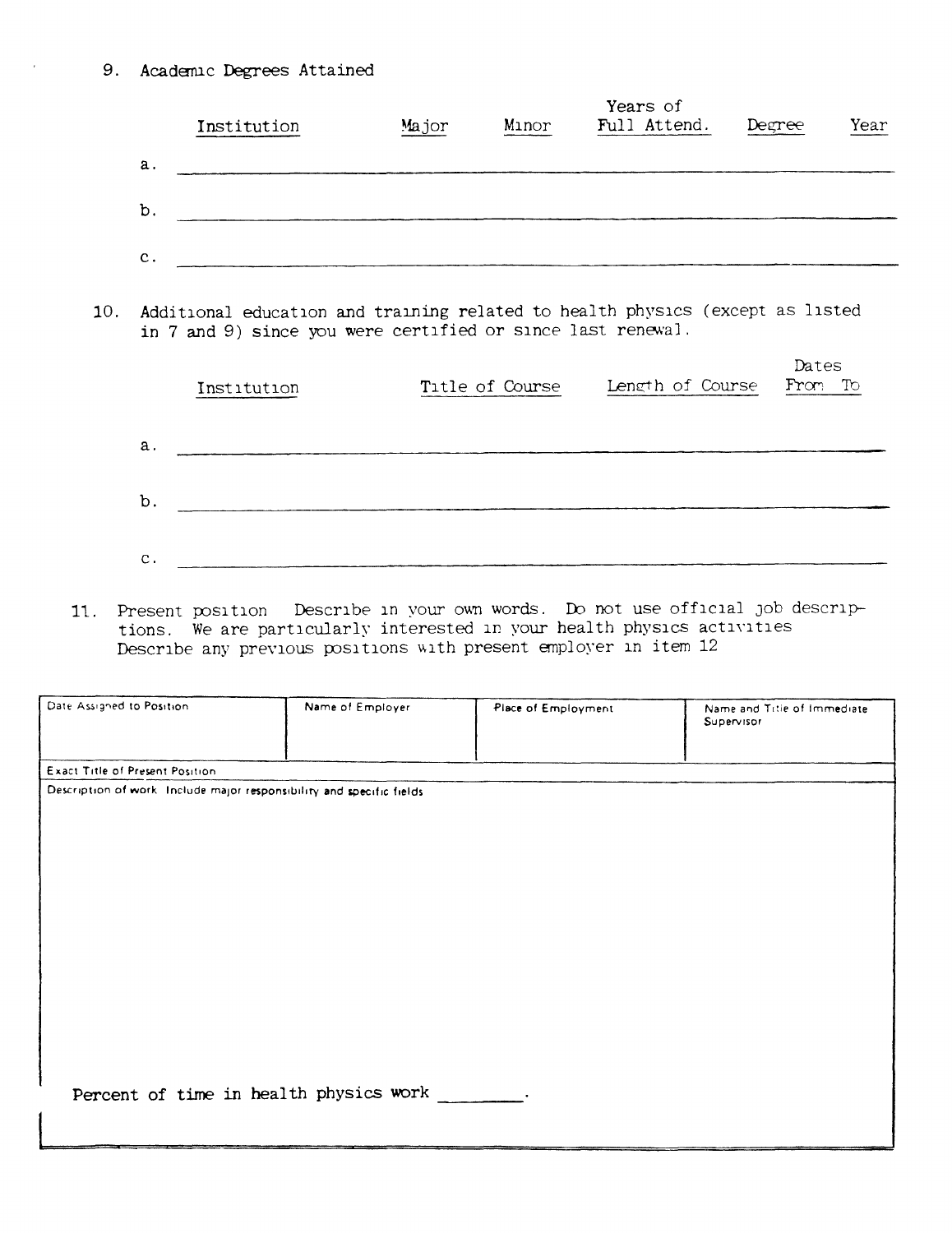12. Previous positions held since you were certified or since last renewal Start with most recent position and work back. Emphasize those portions of work that are health physics or closely related. Employer may or may not be same as in  $item 11.$ 

| Date of Employment       |    | Name of Employer                                                       | Place of Employment |
|--------------------------|----|------------------------------------------------------------------------|---------------------|
| From                     | To |                                                                        |                     |
|                          |    |                                                                        |                     |
|                          |    |                                                                        |                     |
| Exact title of position  |    | Description of work. Include major responsibility and specific fields. |                     |
|                          |    |                                                                        |                     |
|                          |    |                                                                        |                     |
|                          |    |                                                                        |                     |
|                          |    |                                                                        |                     |
|                          |    |                                                                        |                     |
|                          |    |                                                                        |                     |
|                          |    |                                                                        |                     |
|                          |    |                                                                        |                     |
|                          |    |                                                                        |                     |
|                          |    |                                                                        |                     |
|                          |    |                                                                        |                     |
|                          |    |                                                                        |                     |
|                          |    | Percent of time in health physics work                                 |                     |
|                          |    |                                                                        |                     |
|                          |    |                                                                        |                     |
| Date of Employment       |    | Name of Employer                                                       | Place of Employment |
|                          |    |                                                                        |                     |
| From                     | To |                                                                        |                     |
|                          |    |                                                                        |                     |
| Exact tille of position. |    |                                                                        |                     |
|                          |    | Description of work. Include major responsibility and specific fields. |                     |
|                          |    |                                                                        |                     |
|                          |    |                                                                        |                     |
|                          |    |                                                                        |                     |
|                          |    |                                                                        |                     |
|                          |    |                                                                        |                     |
|                          |    |                                                                        |                     |
|                          |    |                                                                        |                     |
|                          |    |                                                                        |                     |
|                          |    |                                                                        |                     |
|                          |    |                                                                        |                     |
|                          |    |                                                                        |                     |
|                          |    | Percent of time in health physics work                                 |                     |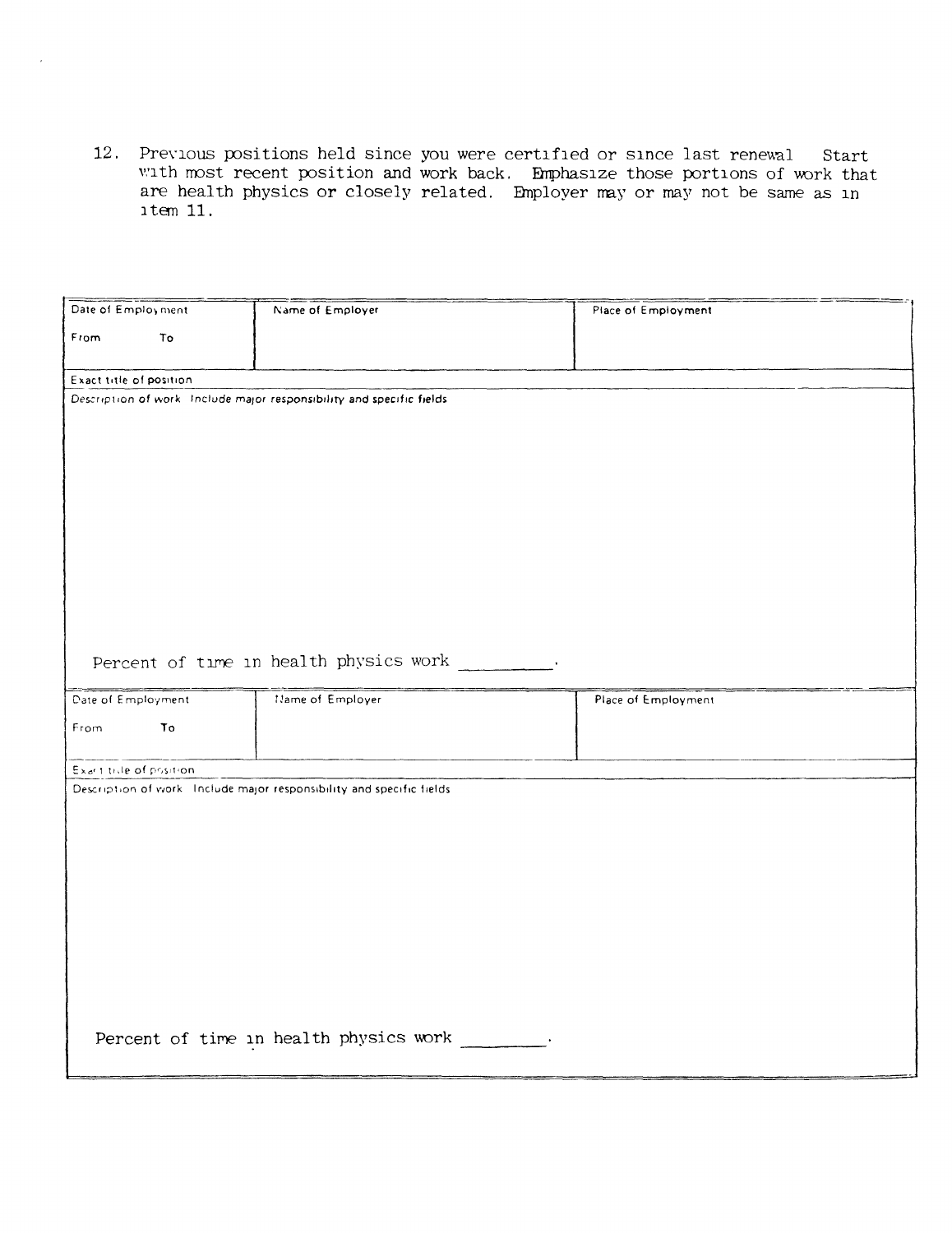13. Describe any other professional health physics activities, such as consulting, in which you have engaged in the past five years, or since your last renewal.

## 14. Current Professional and Technical Society Membership

| Name of Organization | Year Joined | Type of Membership | Office Held |
|----------------------|-------------|--------------------|-------------|
|                      |             |                    |             |
|                      |             |                    |             |
|                      |             |                    |             |
|                      |             |                    |             |
|                      |             |                    |             |

15. Special Achievanents

- a. Citations or other awards.
- b. Committee Activities (past five years or since last renewal):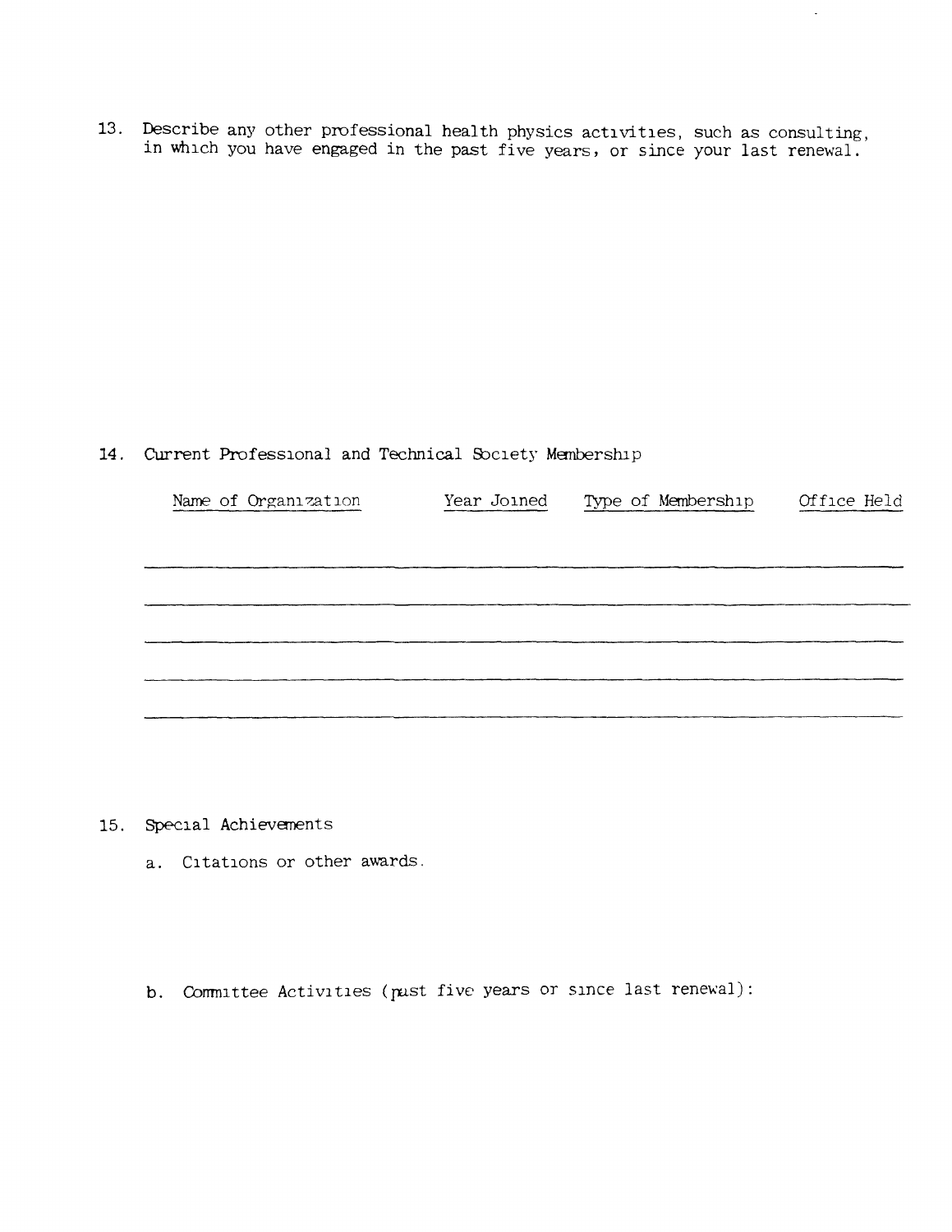- 16. Communication (within past five years or since last renewal);
	- a. Books and journal articles published

 $\bar{\lambda}$ 

b. Technical papers read at meetings

c. Technical reports, memoranda or similar documents (include a small but representative sample if possible).

d. Other speeches and lectures related to health physics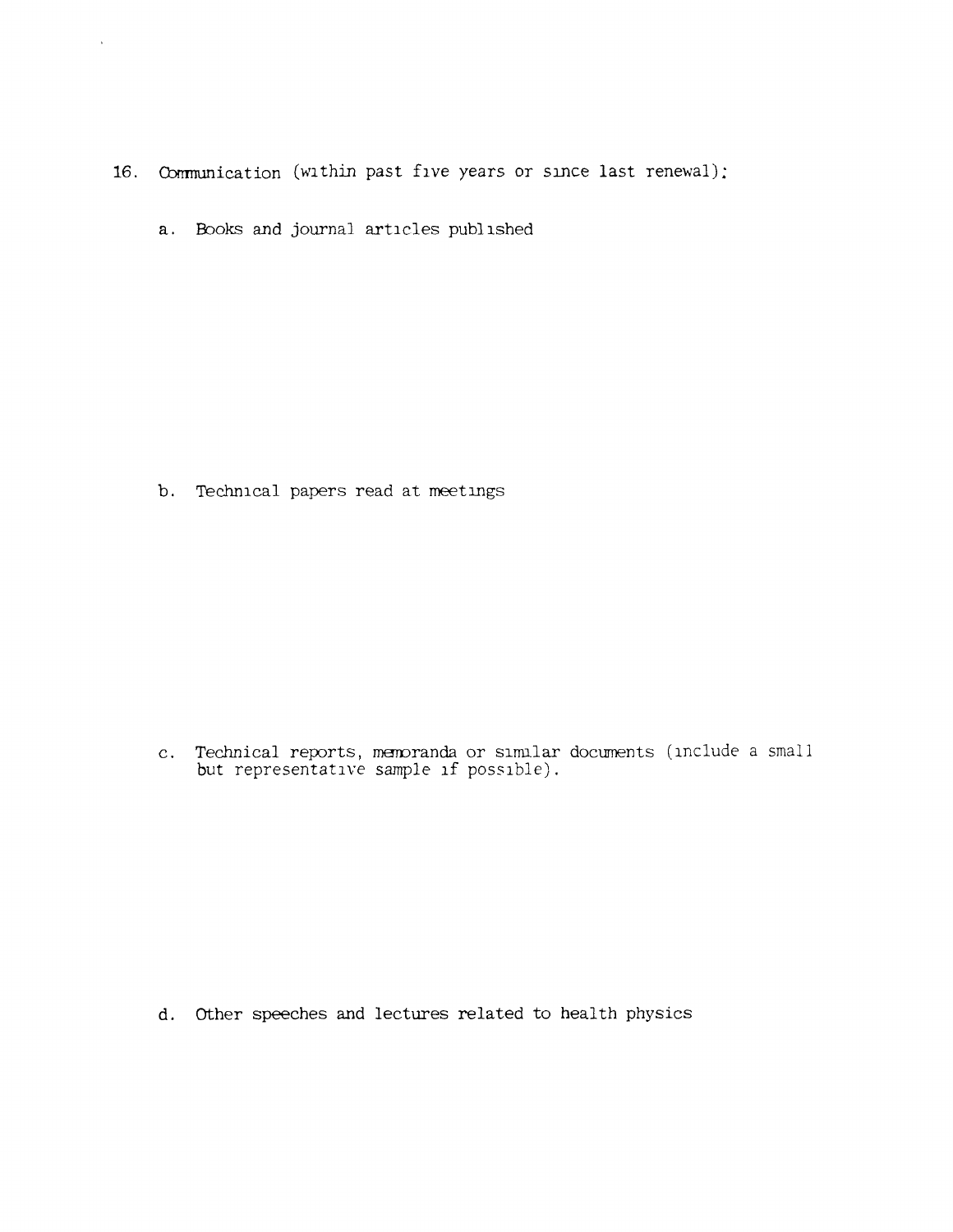## 17. Categories of Competence:

Select the categories in the list below in which you feel you are competent at this time to function as a Certified Health Physicist. Rank these in the order of your proficiency. (1 for your first choice, 2 for your second, etc.).

| Industrial Radiographic Installations               | Nuclear Power Reactors        |
|-----------------------------------------------------|-------------------------------|
| Medical Radiographic and Fluoroscopic Installations | Nuclear Fuel Cycle Facilities |
| Radiotherapy Installations                          | Accelerators                  |
| Radionuclide Laboratories                           | Radiological Engineering      |
| Enviornmental Monitoring                            | Regulatory Programs           |
| Other (specify)                                     | Other (specify)               |

18. Professional References name and address of at least two persons other than your supervisor who are qualified to evaluate your health physics competence. If possible, at least one reference should be a Certified Health Physicist, do not use a Board or Panel member as a reference References will be consulted only in exceptional cases where the Board needs additional information

I certify that the statements above (including any attachments I have submitted hereto) are, to the best of my knowledge, accurate, and I understand that any falsification of information in this application will be cause for rejection of the application or withdrawal of a certification already made.

Signature (in ink)

19 Statement Concerning Professional Responsibilities of Certified Health Physicists

In order to maintain his technical competence, the Certified Health Physicist has a commitment to remain active in the field of health physics and acquainted with the scientific, technical and regulatory developments in his field.

In order to uphold the professional integrity of health physics implied in this certification, his relations with others, including clients, colleagues, governmental agencies, and the general public shall always be based upon and reflect the highest standards of professional ethics and integrity The Certified Health Physicist shall represent himself as an authority only in those areas in which he has extensive experience and in which he is considered expert by his peers.

By my signature, I verify that I am fulfilling the Professional Responsibilities of a Certified Health Physicist.

Date.

Signature  $(\text{in } \text{ink})$ .

Note: This application is not complete unless you have signed your name twice above and have included a check, for the renewal of certification, made out to the American Board of Health Physics, in the amount of \$20.00.

Send to C. E. Roessler, 525 N.E. 4th Street, Gainesville, FL. 32601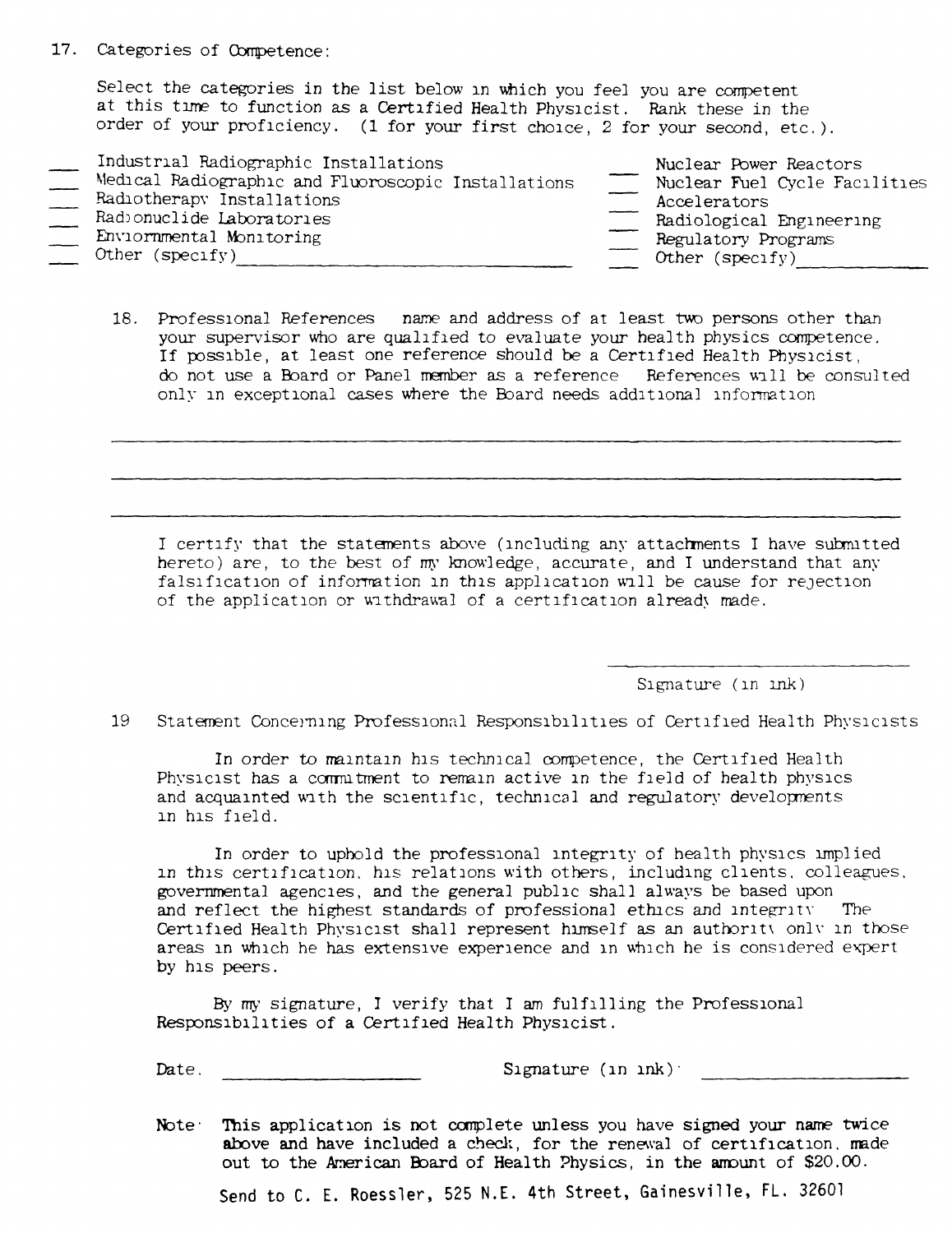| APPLICATION FOR ABHP-CEP APPROVAL |  |  |
|-----------------------------------|--|--|
|                                   |  |  |

- l. Institution:
- 2. Address:
- 3. Person Responsible
- 4. Course Title:
- 6. Has a previous presentation of this course been approved by the ABHP-CEP?
- 7. Instructor(s) (Attach resume{s)):
- 8. Course duration (lecture and lab time), schedule and outside prep requirements:

9. Course description or outline:

| 10. Check one or more from each column which appear to best describe this course.<br>Introductory course<br>Broad review/survey course<br>Comprehensive, in depth presentation on<br>recent developments<br>Review of highlights of recent developments<br>In depth coverage of specialized topic(s)<br>Workshop/Interactive seminar<br>Technical meeting (second column, n/a) | <b>Basic</b><br>Journeyman level<br>Advanced<br>State-of-the-Art<br>Undergraduate level<br>Graduate level<br>Post-graduate level |
|--------------------------------------------------------------------------------------------------------------------------------------------------------------------------------------------------------------------------------------------------------------------------------------------------------------------------------------------------------------------------------|----------------------------------------------------------------------------------------------------------------------------------|
| 11. Texts/Suppl. Info:                                                                                                                                                                                                                                                                                                                                                         |                                                                                                                                  |
| 12. Prerequisites:                                                                                                                                                                                                                                                                                                                                                             |                                                                                                                                  |
| 13. Certificate of course completion to be awarded: Yes No (Circle)                                                                                                                                                                                                                                                                                                            |                                                                                                                                  |
| 14. Requestor:                                                                                                                                                                                                                                                                                                                                                                 |                                                                                                                                  |
| Name                                                                                                                                                                                                                                                                                                                                                                           | Phone (                                                                                                                          |
| Address                                                                                                                                                                                                                                                                                                                                                                        |                                                                                                                                  |
| Purpose: __ For approval for only my attendance<br>For inclusion with publicity for this training                                                                                                                                                                                                                                                                              |                                                                                                                                  |
| Other specify:                                                                                                                                                                                                                                                                                                                                                                 |                                                                                                                                  |
| 15. Date by which approval is required                                                                                                                                                                                                                                                                                                                                         |                                                                                                                                  |

FOR OFFICIAL USE<br>Appl. No. Date Rec'd

|    | Phone (         |  |
|----|-----------------|--|
| 5. | Course<br>Cate. |  |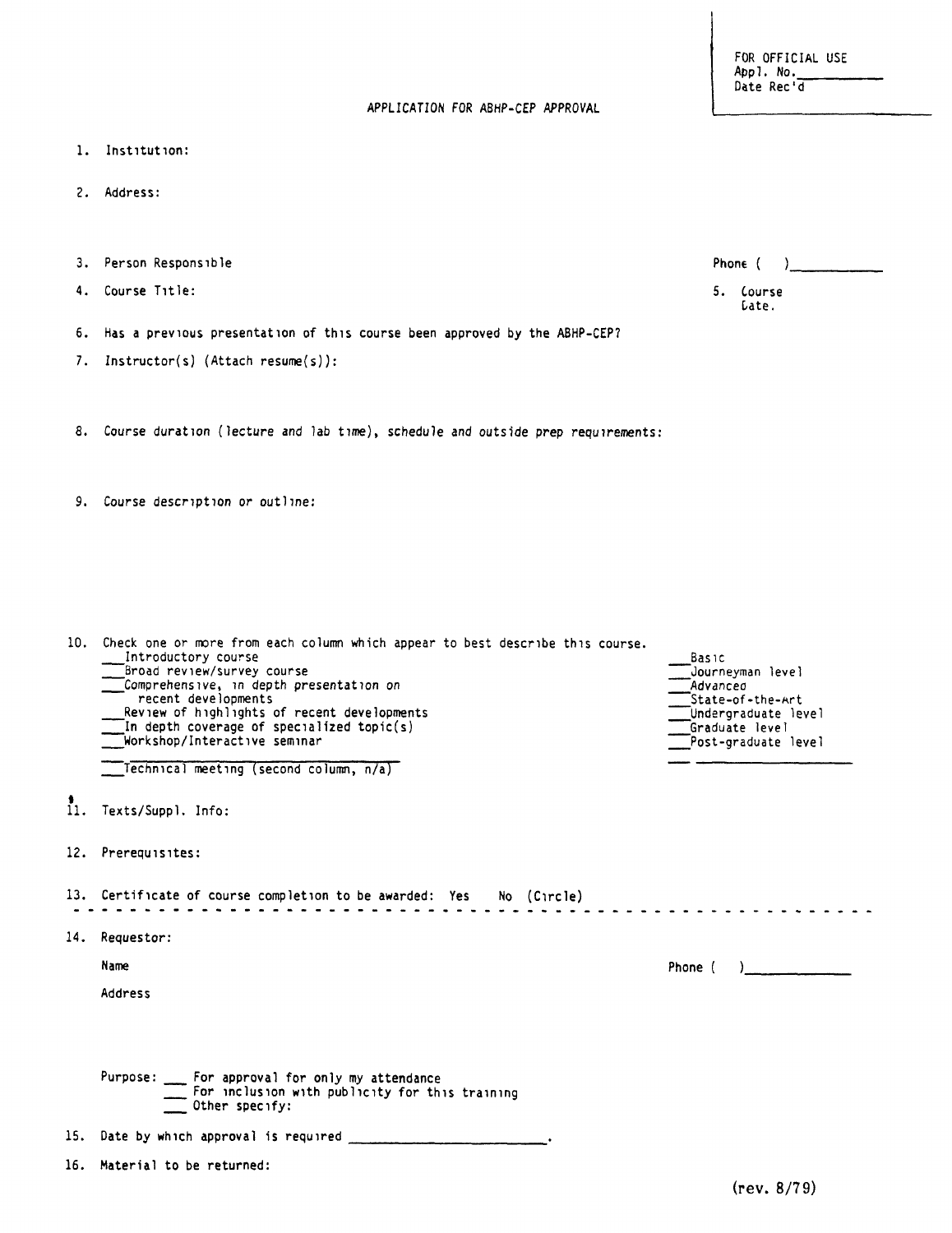FOR OFFICIAL USE Appl. No.

Phone ( )

5. Course Date:

## APPLICATION FOR ABHP-CEP APPROVAL

- 1. Institution:
- 2. Address:
- 3. Person Responsible
- 4. Course Title:
- 6. Instructor(s) (Attach resume(s)):

7. Course duration (lecture and lab time), schedule and outside prep requirements:

8. Course description or outline:

| 9. Check one or more from each column which appear to best describe this course.<br>Introductory course<br>Broad review/survey course<br>Comprehensive, in depth presentation on<br>recent developments<br>Review of highlights of recent developments<br>$\blacksquare$ In depth coverage of specialized topic(s)<br>workshop/Interactive seminar | <b>Basic</b><br><b>Wourneyman level_</b><br>Advanced<br>State-of-the-Art<br>Undergraduate level<br>Graduate level<br>Post-graduate level |
|----------------------------------------------------------------------------------------------------------------------------------------------------------------------------------------------------------------------------------------------------------------------------------------------------------------------------------------------------|------------------------------------------------------------------------------------------------------------------------------------------|
|                                                                                                                                                                                                                                                                                                                                                    |                                                                                                                                          |

- 10. Texts/Suppl. Info:
- 11. Prerequisites:

12. Certificate of course completion to be awarded: Yes No (Circle) . . . . . . . . . . . . . . . . 13. Requestor:

 $\bullet$ 

 $\mathcal{L}^{\mathcal{L}}$ 

**Address** 

| Purpose: | For approval for only my attendance            |  |
|----------|------------------------------------------------|--|
|          | For inclusion with publicity for this training |  |
|          | Other specify:                                 |  |

14. Date by which approval is required \_\_\_\_\_\_\_\_\_\_

15. Material to be returned: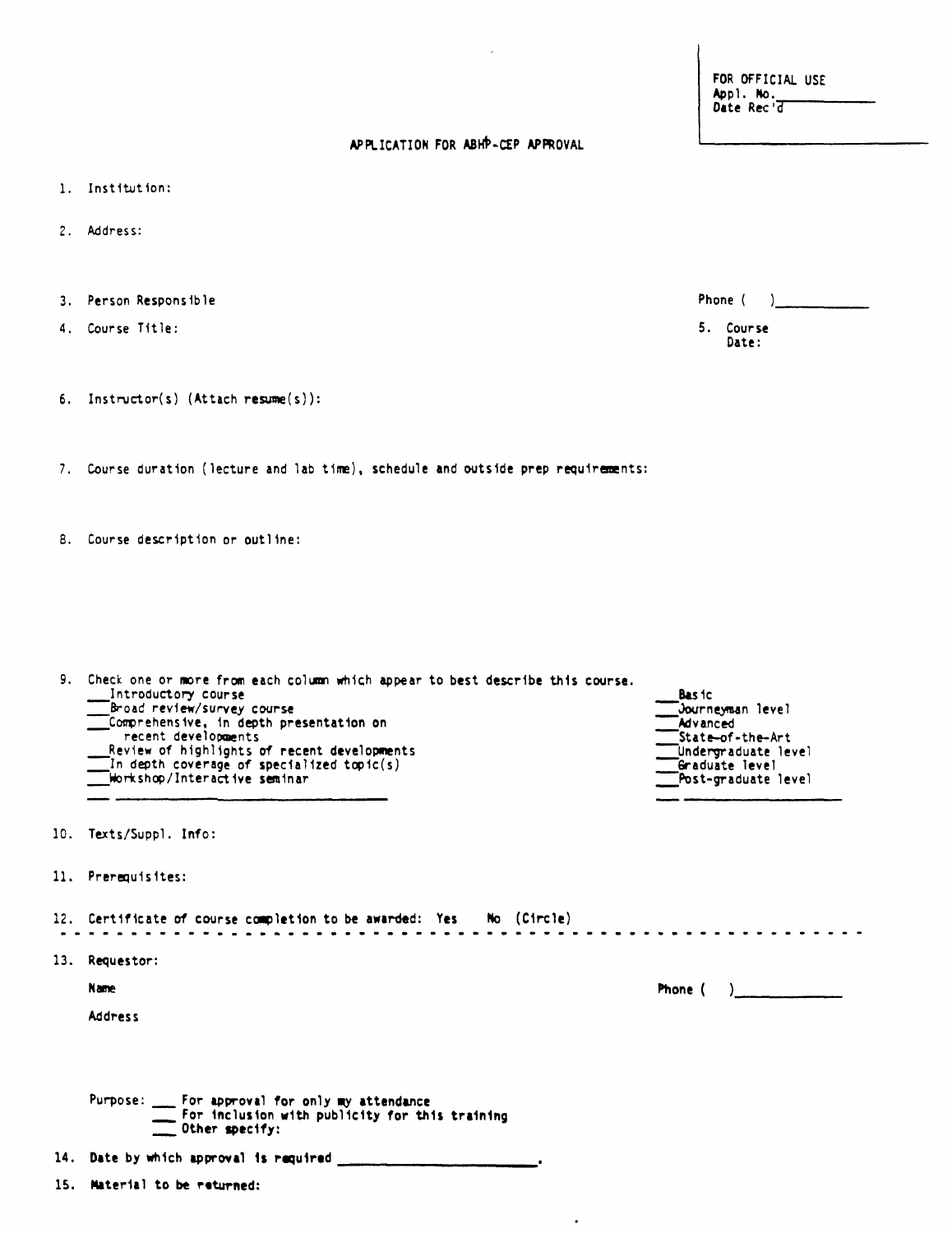

**Texas Department of Health** 

Fratis L. Duff, M.D., Dr P.H. **Commissioner** 

Raymond T. Moore, M D. Deputy Commissioner

December 14, 1978

1100 West 49th Street Austin, Texas 78756 458-7111

Robert D. Moreton, Chairman William J. Foran, Vice-Chairman. Roderic M Bell, Secretary Johnnie M, Benson H. Eugene Brown Ramiro Casso Charles Max Cole Francis A Conley Ben M. Durr William J Edwards Raymond G. Garrett Bob D. Glaze Blanchard T. Hollins Donald A Horn Maria LaMant1a Philip Lewis

Ray Santos Royce E. Wisenbaker

American Board of Health Physics 4720 Montgomery Lane Bethesda, Maryland 20014

Dear Sirs:

With sincere regrets I am writing to inform you that on November 22, 1978, Martin C. Wukasch suffered a fatal hearL attack. Martin had been an employee of the Texas Department of Health for thirty-five years and at the time of his death was Director of our Division of Occupational Health and Radiation Control.

During his professional career, Martin was quite active in many organizations which relate to Engineering, Industrial Hygiene, Radiation Protection, and Public Health and was well respected in these groups.

I am enclosing a copy of a resolution which indicates the esteem with which Martin was regarded by the Texas Board of Health.

Sincerely,

G. R. Herzik, Jr., P. E. Deputy Commissioner for Environmental and Consumer Health Protection

Members of the Board